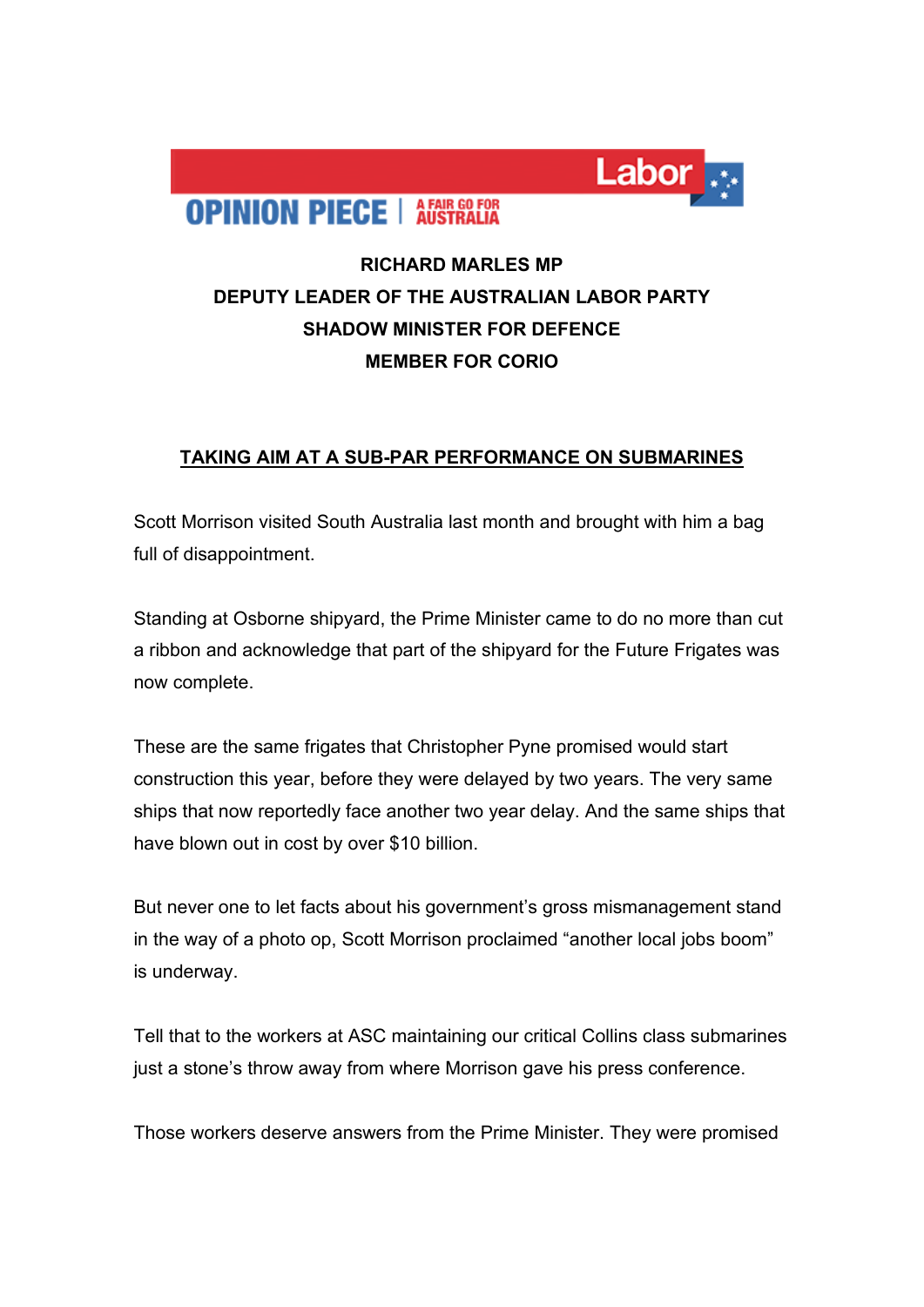an answer by the Morrison government last year, and yet nearly a year on they are still in limbo.

Instead of making an announcement about the future location of Collins class maintenance, the Prime Minister said it wasn't a priority for his government.

When asked explicitly about the delay in making a decision, Morrison said; "it's not a decision that is pressing" and "right now, it is not the priority decision".

That is hard to swallow if you are one of the 700 workers and their families who were promised a decision before Christmas last year.

No worker should be told that their job and livelihood isn't a priority by the Prime Minister.

So why won't Morrison make a decision?

It hasn't been delayed because of coronavirus. When asked in June whether the decision was delayed because of COVID-19, Defence Minister Linda Reynolds said "no, it hasn't."

So why is Morrison so determined – when unemployment is at record highs – to leave 700 South Australian workers and their families in limbo?

Standing next to Morrison last month was Mathias Cormann, who will resign before the end of the month.

South Australia's Simon Birmingham is confirmed to succeed Cormann as Leader of the Government in the Senate, and importantly to this state, the Finance portfolio.

Why is this important in the context of the submarine debate?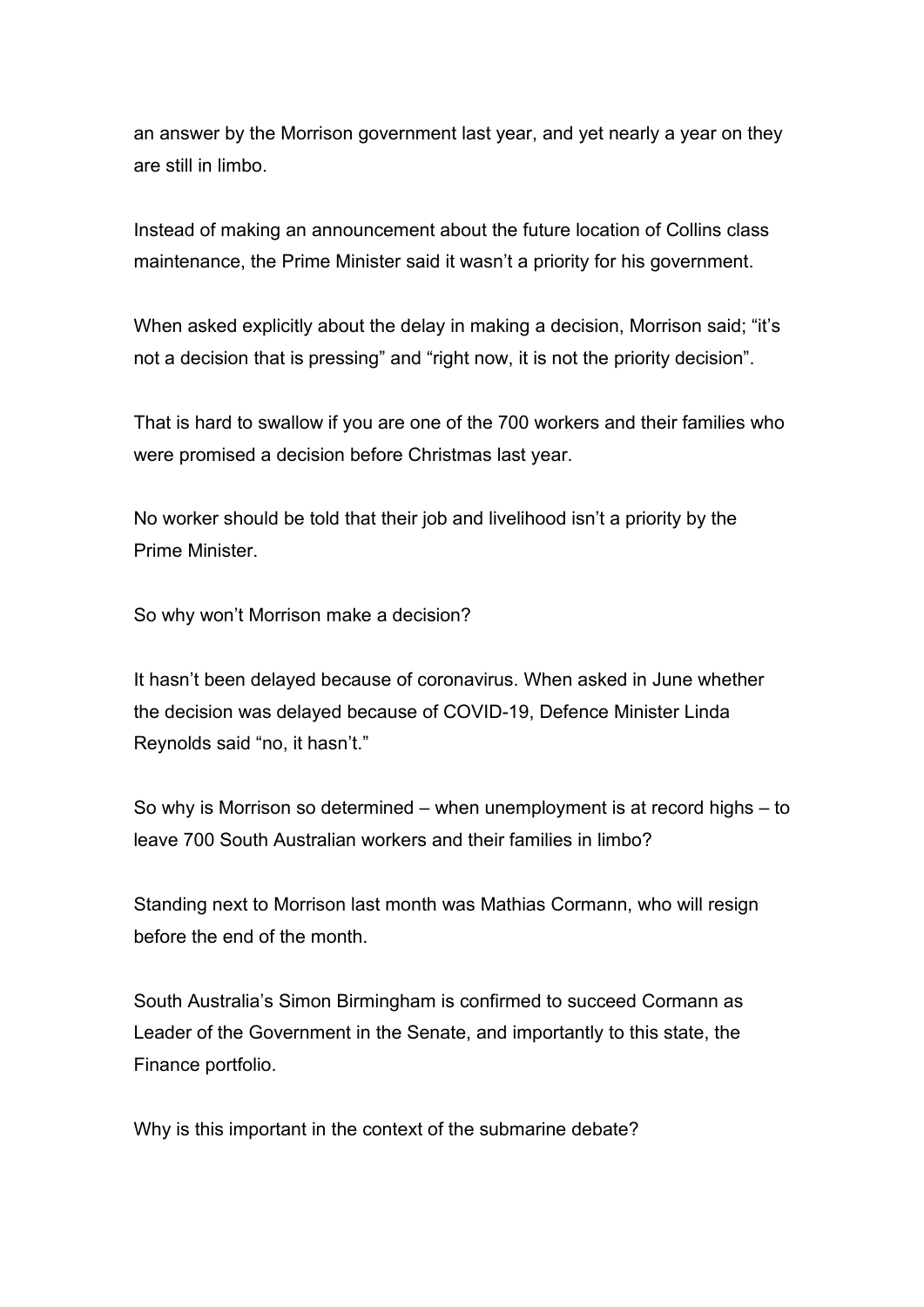Because as the powerful Finance Minister, you are ASC's sole shareholder Minister. And right now, ASC is at the heart of the long-awaited decision on the location of Collins maintenance.

When Simon Birmingham becomes the Finance Minister, many South Australians might hope this government will no longer be paralysed by a decision on Collins maintenance.

But the last time we heard boo from a South Australian Liberal on our submarines or defence industry was when Christopher Pyne was still in the job.

Christopher was never one to waste an opportunity for a photo-op, but even he couldn't give an answer on Collins maintenance.

As the Shadow Minister for Defence, my colleagues in South Australia talk to me overwhelmingly about one pressing issue: submarines.

The debate over our submarines – both current and future – centres on our defence capability, our sovereignty and the jobs that stem from them.

These issues should be front and centre for a Prime Minister, Defence Minister and their South Australian MPs.

And yet we don't hear a peep from the SA Liberals, the Defence Minister or the Prime Minister about Collins maintenance.

The paralysis of this government to make a decision on this issue is hurting South Australian workers and their families.

And it is dangerously undermining confidence in our submarine capability.

Meanwhile, there is nothing but bad news on the Future Submarines due to the government's gross incompetence. Costs have blown out by nearly \$40 billion,